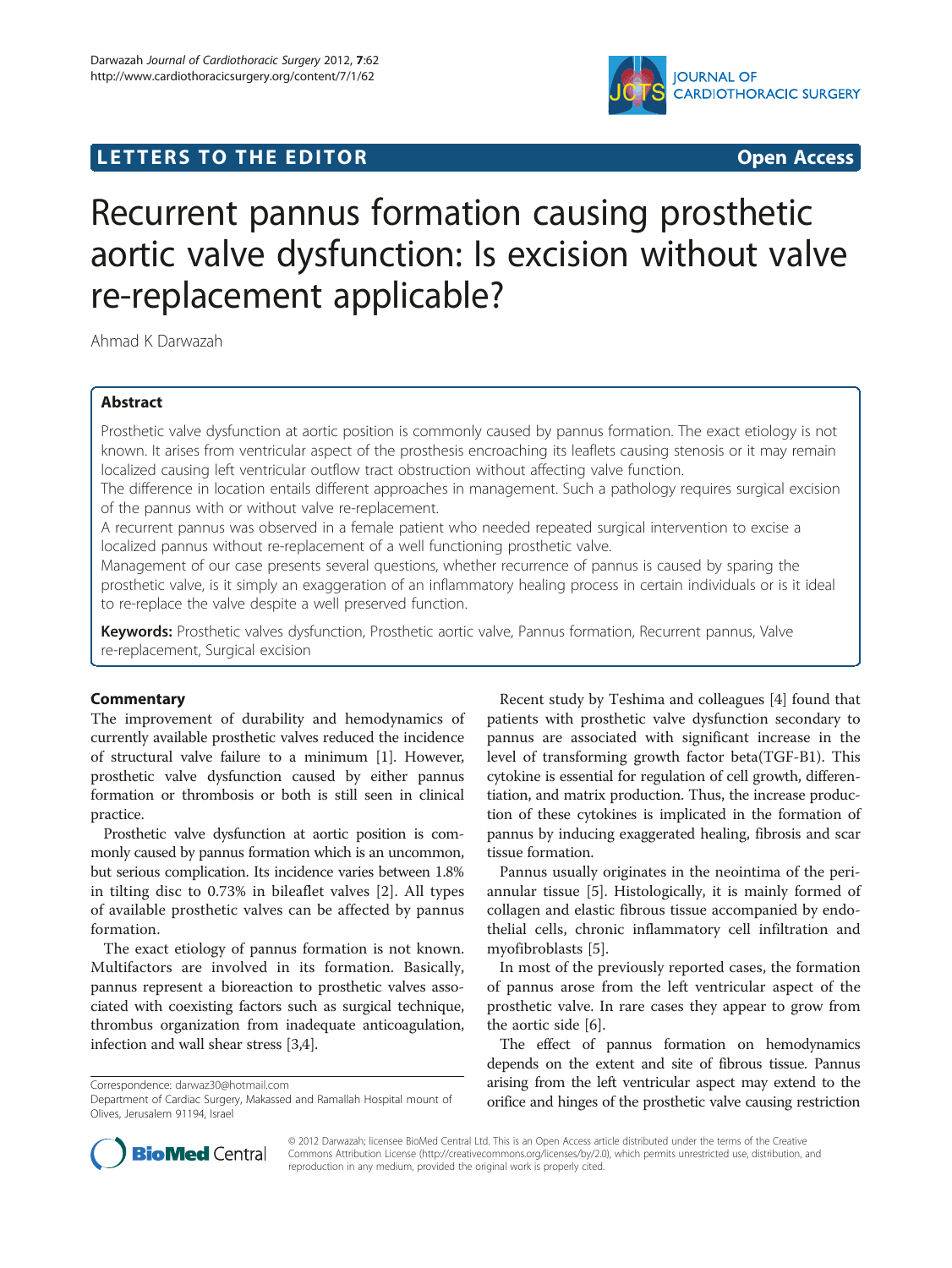of either or both leaflets causing severe narrowing of inflow orifice [\[7](#page-2-0)]. Severe stenosis may occur due to obstruction and narrowing of left ventricular outflow tract by a circum-scribed pannus without restricting leaflet motion [[1,7](#page-2-0)].

In rare cases, the formation of pannus can lead to intermittent regurgitation caused by impairment of diastolic motion of one of the prosthetic leaflets [[1](#page-2-0)].

The effect of pannus on leaflet motion in some cases does not show a consistent pattern. It may cause an alternating normal movement with half closure of valve leaflets. Such an effect can produce normal hemodynamics alternating with low-cardiac output state [[8](#page-2-0)]. Pannus arising from the aortic aspect of prosthetic valve usually causes complete obstruction with immobility of leaflets [[6](#page-2-0)].

Recently in December (2011), a female patient aged 42 years was transferred for the  $4<sup>th</sup>$  time for open heart surgery.

She presented with severe dyspnea and limitation of activity. Transthoracic echocardiography (TTE) revealed the presence of a dysfunctional prosthetic aortic valve with stenosis across the prosthesis with maximum gradient of 75 mmHg associated with impaired left ventricular function (EF 0.30).

Inquiring about her past medical history, the patient had her first cardiac operation in June (1999) during which mitral and aortic valves were replaced by Carbomedics valve size 27 mm and 21 mm respectively.

In October (2000), the patient presented with acute heart failure secondary to dysfunctional prosthetic mitral valve. She underwent an emergency re-replacement of the mitral valve by using a St. Jude Medical valve 27 mm. During operation a thrombotic pannus was found extending from the sewing cuff into the orifice of both inflow and outflow sides of the valve. Both leaflets of the prosthesis were found fixed in a closed position.

Three years later (December 2003), the patient underwent her third open heart to deal with a malfunctioning prosthetic aortic valve. During operation a well formed circular pannus was found at the left ventricular aspect beneath the prosthesis, not extending to the orifice. Movement of valve leaflets was intact. The pannus was excised without replacing the aortic prosthesis.

The patient was followed up regularly. She was adequately anticoagulated. Repeated echocardiography showed a well functioning prosthetic valve.

On recent admission, the dysfunctional prosthetic aortic valve was exposed. An exactly similar pathology to the previous operation was encountered. A well circumscribed fibrotic pannus was found few mm beneath the prosthesis causing left ventricular outflow tract obstruction. Complete excision of the pannus was performed leaving the prosthetic valve intact. Postoperatively, the patient developed temporary left sided hemiparesis from which she recovered completely.

Prosthetic valve dysfunction in our case represents two different mechanisms causing malfunction. A thrombotic pannus formation affecting the mitral prosthesis and a recurrent pannus formation at the aortic position. The exact etiology of the recurrent pannus formation which necessitated repeated operation in our patient is unclear.

A previous study by Sakamoto and colleagues [\[2](#page-2-0)], found that the use of small bileaflet valves can promote pannus formation as well as the turbulent transvalvular blood flow across tilting disc valves.A high incidence of pannus formation at aortic position was found to be associated with St. Jude Medical valves (SJM). Ayogi and colleagues [\[9\]](#page-2-0) suggested that pannus formation among these valves is initiated from the protruding design of the pivot guard system of SJM valves.

In the present case, no tilting valve was used, the size of the prosthetic aortic valve was appropriate and the formed pannus was found away from prosthetic valve.

It is interesting to note that most of the previously reported cases of pannus formation at aortic position were females including our case.

Dysfunctional prosthetic valves requires urgent diagnosis and surgical intervention. In the majority of cases, TTE can provide diagnosis and hemodynamic data. When combined with cine- radiography valuable information about leaflet movement can be provided [\[7](#page-2-0)]. The use of multidetector-row computed tomography is a useful technique used to evaluate dysfunctional prosthetic valves. When combined with cineradiography, both can demonstrate any abnormal small tissue extending from the left ventricular septum into the prosthetic aortic valve [[10](#page-2-0)]. In technically inadequate or borderline cases, transoesophaged echocardiography (TEE) and more recently, the use of three-dimensional (3D) TEE was shown to be effective in diagnosis and visualization of leaflet immobility [\[1,11](#page-2-0)].

The diagnosis of valve dysfunction in our case was obtained by using TTE. However, during the second emergency operation, cine- radiography alone was sufficient to diagnose leaflet immobility.

In the majority of previously reported cases, an excision of the pannus together with valve re-replacement was performed. In few cases [[7,8](#page-2-0)] in which the pannus was not encroaching on the prosthetic valve as in the present case, the valve was spared.

Several factors determined the decision to preserve the valve in our case, namely the location of the pannus which was localized and situated away from the prosthesis without interfering with its function, also the difficulty in exposing the prosthetic valve and the presence of extensive adhesions and calcification along the aortic wall. All these factors would have made surgery more complicated if the valve was re-replaced.